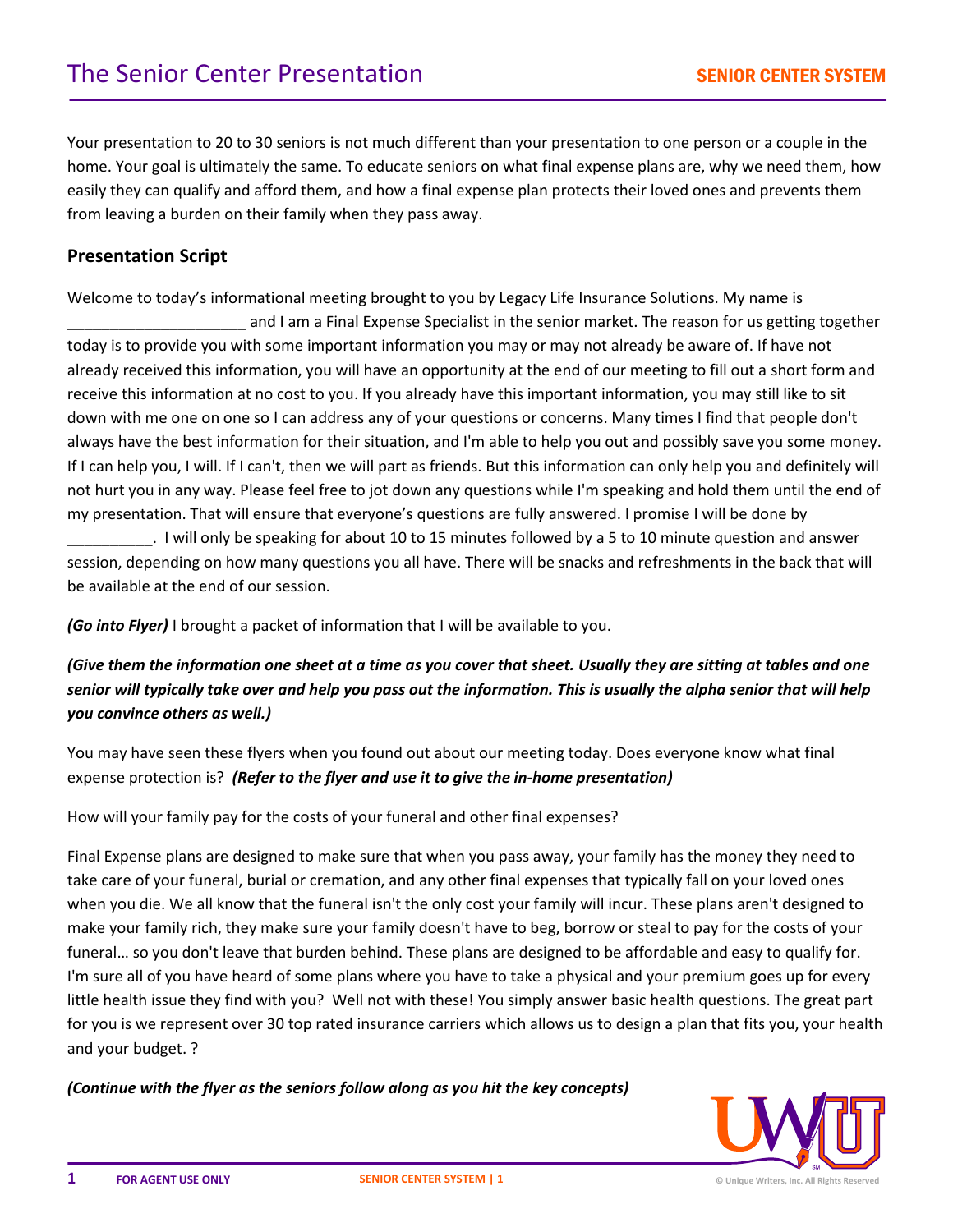- 1) Who knows how much Social Security will pay to bury you? That's right, \$255.00. These days that won't even cover the cost of flowers, and there's no guarantee that they will even get that. You need another plan in place to pay for your final expenses.
- 2) Did you know that today's average funeral costs between \$6000 and \$12000… and the costs go up 3.8% every year? We will get right back to this in a minute because I have some more information to share with you about this.
- 3) Did you know that 80% of our medical expenses are incurred in the last 2 years of our lives? We have all seen it. The older we get, the more we need the Doctor. Even if you live a long and happy life, when you die there will be medical bills to pay that will be passed on to your loved ones. That's why these are called final expense plans because they pay for more than just your funeral. These plans can take care of all of the debt you may leave behind.
- 4) Are you aware of all the options available to you so you can avoid leaving a financial burden on your family? That's why I'm here. To give you the information you need and to show you how easy it is to check this important responsibility off your list.

## **Agent Bio**

Our next flyer is just something for you to take home and read. It's a little information about me so you will know a bit more about who I am and what I do for you.

## **Projected Funeral Costs**

I mentioned before how much the average funeral costs today. They can range anywhere from \$6000 to \$12000 depending on the type of services and burial. While we all know that one day we will pass away, we never know when that will be. Next week… next month… 10 or 20 years from now? Since none of us really plan on going anywhere anytime soon, I put together some information for you on inflation. It's a study that went back and looked at the prices of funerals since 1913 and found out, as I mentioned before, that funeral costs increase 3.8% each year. So even if you had \$5000 in coverage that you purchased 10 years ago, that won't likely be anywhere near enough today… and surely won't be enough in 10 to 15 years from now. That's why as your final expense specialist, I do yearly reviews with you to make sure you have everything you need in place to protect your family. So this will help you determine how much protection you really need so as not to leave a burden behind.

As you eat today, and as you finish up with the food, I will be walking around talking with you. We can set a personal appointment where I will come and sit down with you to see where you are at with your final expense coverage, and if I can help your better your situation. If you don't have a final expense plan in place, I can help you find the right way to take care of that need. If you do have a plan in place, I will be able to review it with you and make sure what you have is right for you. I have been able to help others in many ways including saving them money on their coverage. Sometimes I find clients don't have the type of insurance they thought they had, and I am able to help them get the protection they want and need. So, I will be available today, or we can schedule a time in the coming week. Please take a minute and fill out this form. *(Refer to lead form)*

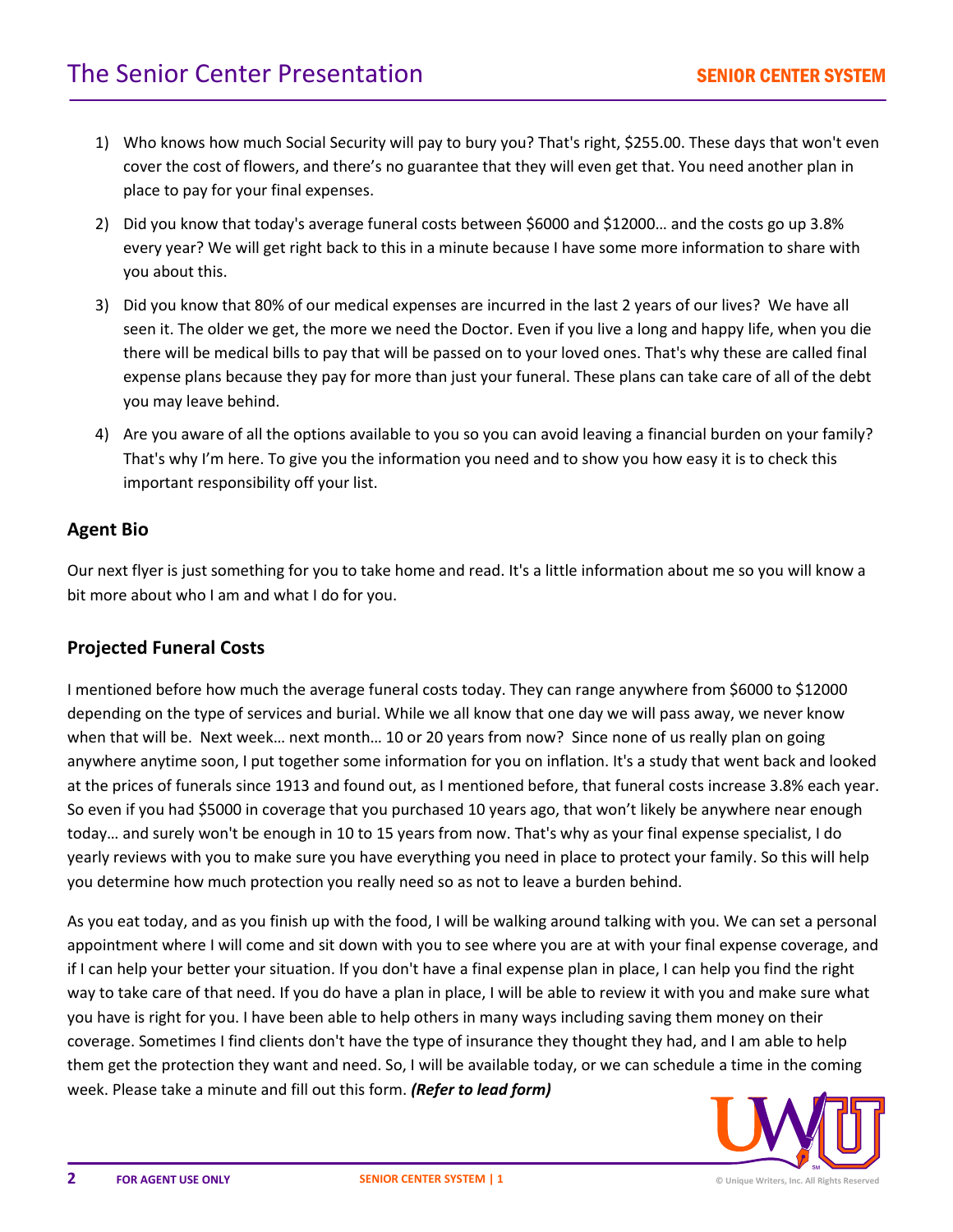If you would like to meet today or this week, just tell me now. If this is a busy week for you, just fill out the form and give it back to me and I will follow up with you in 3 or 4 days so we can find the right time for you.

# **Mailer**

Lastly, I have included an example of the type of mailer that comes to your home letting you know about final expense coverage. Normally you would need to fill it out and mail it back in to get the information. Well now you have me, so you will never need to fill out one of these again. I will be your agent for life. You won't have to get to know a new agent every couple of years… as I will be here for you. You will never have to call some huge, impersonal insurance company and then sit on hold trying to get answers to your questions. Whenever you need anything concerning your final expense coverage, you simply call me and I will take care of it for you. So when you see one of these come in the mail, let it remind you of me… and then give me a call to say "hi".

## **Personal Connections**

When talking to a group of seniors you can always add in a statement to allow them to personally connect with one of our carriers.

#### *For example, if your group is majority women you can say*

• One of our carriers is a non-profit fraternal organization with over 116 years of supporting women and their families.

#### *Or if there are Veterans in your group, you can say*

• We have a carrier that's part of the Armed Forces Benefits Association and has been providing coverage to military personnel and their families since 1947.

#### *Or you can say*

• We have a carrier that will get your beneficiary 50% of the benefit within 24 hours of the loss of their loved one.

#### *Wrap it up by saying*

• With all of the final expense protection plans we have available to us, we can find a plan to fit each and every one of your personal situations and cater the protection to be exactly what you want.

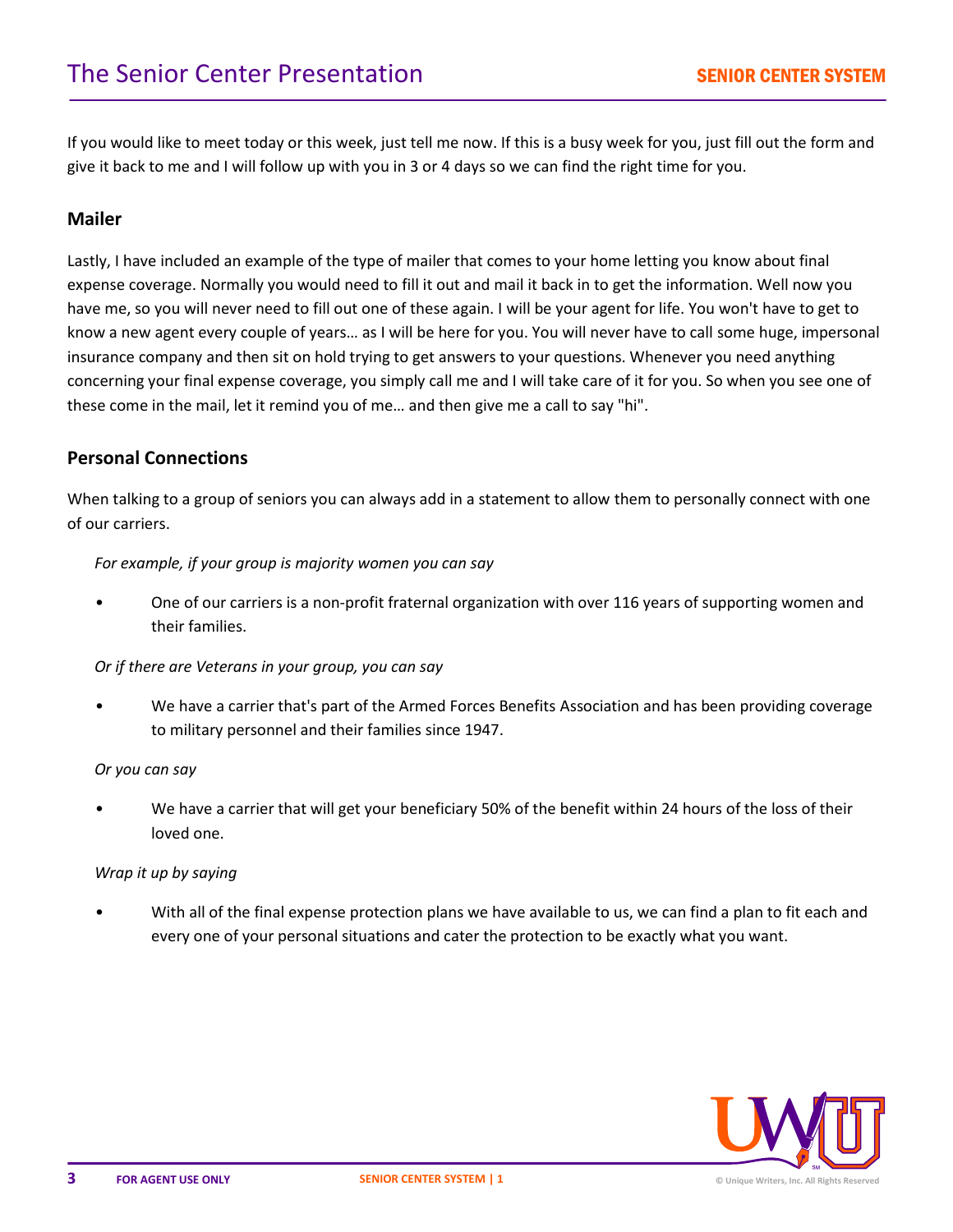### **Veterans**

When speaking to veterans, a lot of them believe that their funeral is automatically taken care of because of their service to their country. This is not true. But when speaking to a veteran, you must be mindful of the fact that they did serve this country and are very proud of that service.

So when you have a veteran that tells you that the armed forces will be taking care of his funeral in return for his service, you want to present them with a printout from the Department of Veterans Affairs, explaining what he/she will receive.

#### *You want to say*

"First I want to thank you for the service you provided to our country. I know I wouldn't have the opportunity to come here and speak to you, and to do the job that I love, if it weren't for the sacrifice you made. So again, thank you! But let me take a moment and show you exactly how much of your funeral is actually covered by the government, just so you are aware. This will help you know what you may need to be prepared for you, and if perhaps you need any additional protection."

#### *(Then refer to the printout from the VA)*

### **Presentation Script Continued**

One of the greatest features of our final expense plans is that your family will not have to wait long to receive the money to take care of things when you pass away. I have heard horror stories of people waiting on Life Insurance money for 3 to 6 months. Our final expense plans are designed to get your loved ones the money within a matter of days… just as soon as the family receives the death certificate. We even have a company that will give them half of the money within 24 hours of the family getting the death certificate. That's one feature our clients really appreciate when the time comes.

So are there any questions? (If you have to break the ice, you can say something like "Shy crowd, huh? Well most people want to know, how much does this will cost? And that is why we get together with you individually... )

### **Closing**

Don't forget to help out others you know that need this important protection by giving me their information, or simply pass my information on to them. If for any reason you're not ready to talk about things today, just let me know and I will keep in touch. I will be here for a few more minutes to answer any questions. I hope you found our time together to be of value to you, and you have some good ideas now about final expense. I will be in touch with those of you who are ready to take the next step.

Thank you for your time and have a good day!